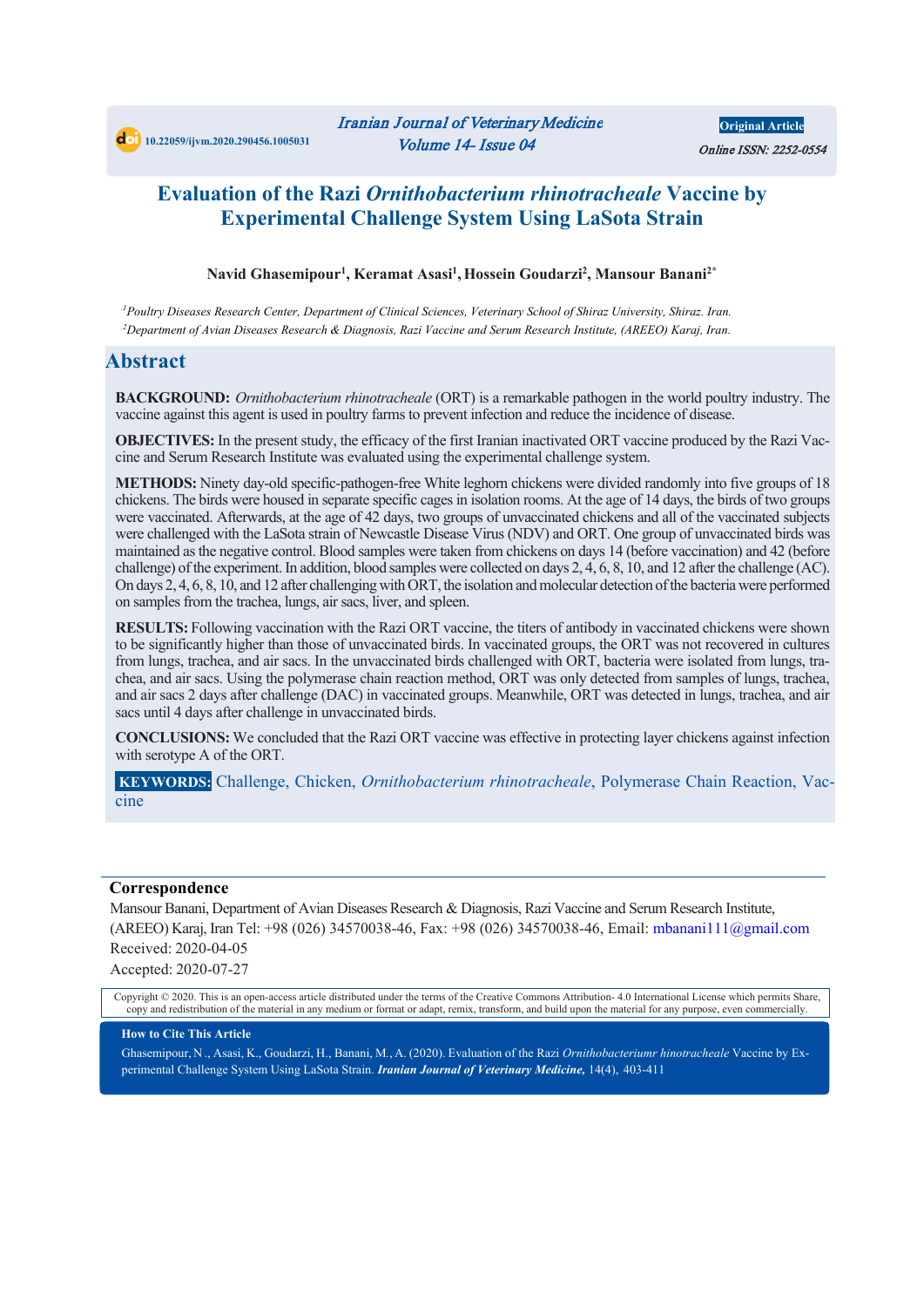# **Introduction**

Respiratory tract infections are considered as one of the serious problems in intensive poultry production. Diseases cause economic damage to breeding units due to increased mortality, reduced growth, and elevated slaughterhouse condemnation rates (Chin *et al.*, 2013). Various bacterial pathogens have been identified as the etiological agents of respiratory diseases. *Ornithobacterium rhinotracheale* (ORT) is a recently identified bacterial pathogen associated with respiratory infection in poultry (Thieme *et al.*, 2016) which has been isolated throughout the world (Chin *et al.*, 2013). Currently, ORT infection appears to have become endemic, especially in areas with intensive poultry production and multiple age farms. In Iran, the outbreak of respiratory diseases associated with ORT has also been reported (Mayahi *et al.*, 2016).The sensitivity of ORT to antibiotics is strain-dependent and geographyrelated (Watteyn *et al.*, 2016). ORT can acquire reduced susceptibility or resistance against antibiotics (Umali *et al.*, 2017). Treatment and control of ORT infections with antibiotics are very difficult due to the varying susceptibility and resistance of this bacterium (Chin *et al.*, 2013). Therefore, the best strategy to prevent Ornitho bacteriosis is believed to be vaccination (Schuijffel *et al.*, 2006). A wide range of vaccines has been developed to control experimental and natural infections associated with ORT (Churria *et al.,* 2012). Sprenger *et al.*  (2000) showed that an inactivated ORT vaccine in poultry and turkeys induced protective immunity in birds. Recently, the Razi Vaccine and Serum Research Institute of Iran has produced an inactivated ORT vaccine. The researchers have demonstrated that the experimental infection of chickens with ORT causes minor lesions, while the concurrent presence of other respiratory pathogens with ORT increases the severity of lesions associated with ORT (Ellakany *et al.,* 2018).Consequently, to more accurately evaluate the ORT vaccine produced

by the Razi Vaccine and Serum Research Institute, a simultaneous challenge was performed with ORT and the LaSota strain of Newcastle Disease Virus (NDV).

# **Materials and Methods**

## **Chickens**

In this study, a total of 90 one-day-old specific-pathogen-free (SPF) White Leghorn chickens (Venky's Ltd, India) were randomly divided into five equal groups. The chickens were kept in separate cages. The chickens were housed in the Bird Disease Research Building of the Razi Vaccine and Serum Research Institute. Throughout the experiment, the chickens had unrestricted access to sterile water and disinfected feed. No vaccines or medications were given to the chickens until the end of the test.

# **Bacteria**

The ORT used in the present study with the isolation number of R87-7/1387 (JF 810491) had previously been isolated and identified from poultry farms in different provinces of Iran. The bacteria were kept in the Avian Diseases Department of the Razi Vaccine and Serum Research Institute at -70°C. The bacteria were thawed and cultured on Columbia Agar (Oxoid Ltd, Basingstoke, UK) with 5% sheep blood and was incubated for 48 h at 37°C in an atmosphere with 5% CO2. Next, the bacterial colonies were transferred into the brain heart infusion (Oxoid Ltd, Basingstoke, UK) and were incubated for 24 h at 37°C. The bacteria were washed twice with phosphate-buffered saline. A suspension containing  $1 \times 10^{10}$  colony forming units (CFU) per 0.5 mL was prepared.

## **Experiment Design**

At the age of 14 days, the chickens in groups  $V_1$  and  $V_2$  were vaccinated by 0.3 mL of Razi ORT vaccine containing  $1 \times 10^7$  whole-cell bacteria in a mineral oil adjuvant subcutaneously into the neck. Simultaneously, the birds in groups  $C_1$ ,  $C_2$ , and  $C_3$  were injected with 0.3 mL of sterile physiological serum subcutaneously. At the age of 42 days, according to [Table](#page-2-0)  [1,](#page-2-0) the birds of group  $V_1$  were challenged with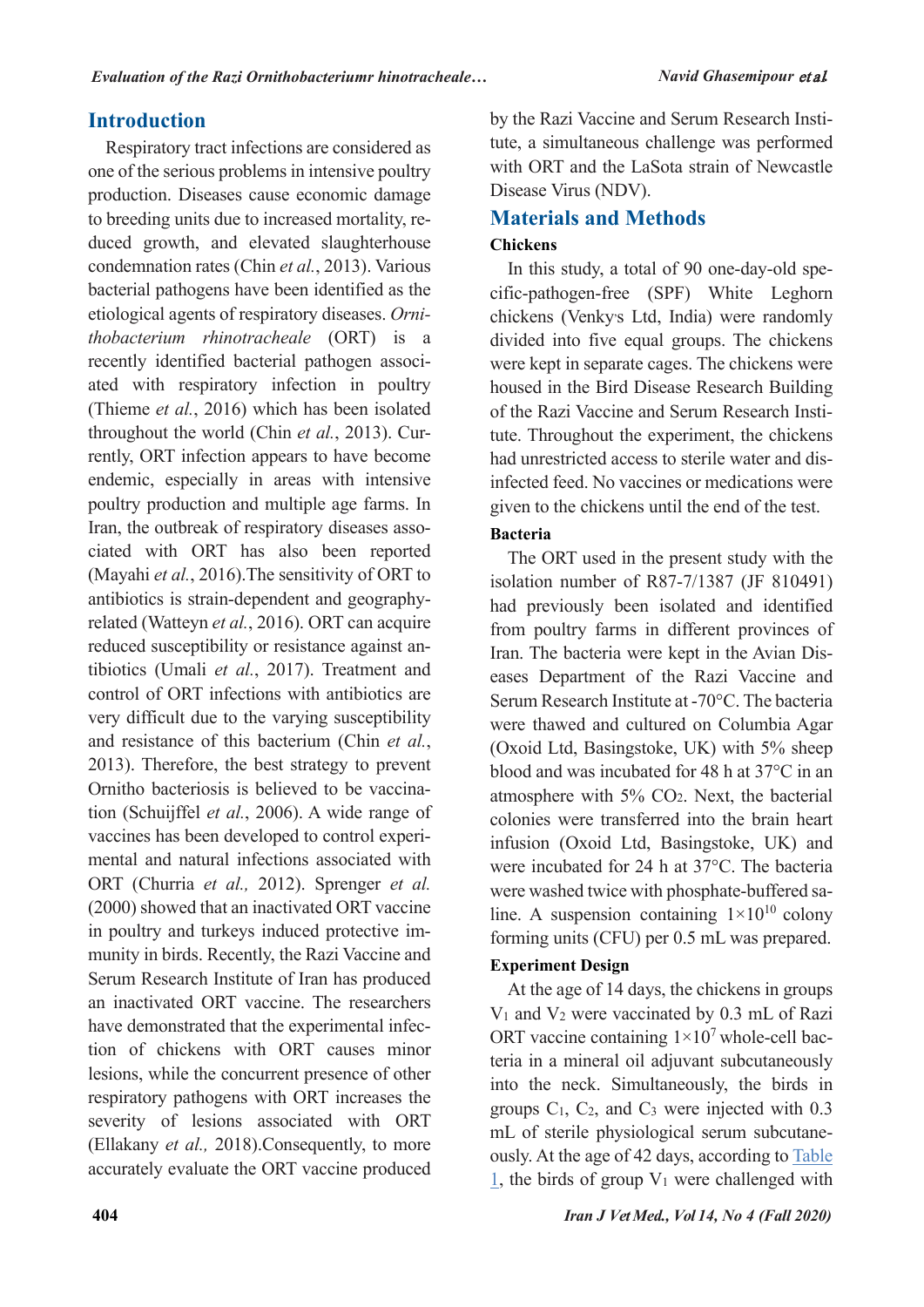#### *Navid Ghasemipour*et *al.* Iranian Journal of Veterinary *Medicine*

 $1\times10^6$  EID<sub>50</sub>/dose of the LaSota strain of NDV by the ocular route and  $1\times10^{10}$  CFU per 0.5 mL of the ORT through the intratracheal route. The chickens of group V2 were inoculated only with ORT. The chickens of group  $C_1$  were challenged with both intraocular NDV and intratracheal ORT, while the birds in group  $C_2$ were inoculated only with ORT. Group C<sub>3</sub> was maintained as an unchallenged control group. Each bird in group  $C_3$  was given one drop of intraocular sterile distilled water and 0.5 mL of intratracheal sterile physiological saline.

<span id="page-2-0"></span>**Table 1.** Plan of vaccination and challenge of the experimental groups.

| <b>Groups</b> | <b>ORT</b> vaccination | <b>Challenge with ORT</b> | <b>Challenge with NDV</b> |
|---------------|------------------------|---------------------------|---------------------------|
|               |                        |                           |                           |
| v,            |                        |                           | -                         |
|               | -                      |                           |                           |
|               | -                      |                           | -                         |
|               | -                      | -                         | $\overline{\phantom{a}}$  |

#### **Sampling**

In order to determine the antibody titer in the blood serum of chickens against ORT, at the ages of 14 days (before vaccination) and 42 days (before challenge with ORT), in addition to days 2, 4, 6, 8, 10, and 12 after the challenge with ORT (AC), blood samples were taken from chickens of all experimental groups. On days 2, 4, 6, 8, 10, and 12 AC, three chickens of each group were randomly killed by cervical dislocation. The samples from the trachea, lungs, air sacs, liver, and spleen of those birds were collected immediately and were examined by bacteriological and molecular methods.

#### **Bacteriological Analysis**

For microbiological analysis, samples were taken from the lungs, trachea, air sacs, liver, and spleen of chickens under sterile conditions. The steps of culture and biochemical identification of bacteria were completed according to the method of Ghasemipour *et al.* (2019) described previously.

#### **Antibody Detection**

The titers of antibodies against ORT were measured by enzyme-linked immunosorbent assay (ELISA).For this purpose, the BioChek ORT Antibody test kit (Netherland) was used. The test was carried out according to the manufacturer's instructions.

#### **DNA Extraction**

Bacterial genetic material was extracted using the phenol-chloroform method previously described by Ghasemipour *et al.* (2019).

#### **Primers**

Primers used in this study were designed by Van Empel and Hafez (1999). The sequences of primer pairs were OR 16S-F<sub>1</sub> (5'-GAG AAT TAA TTT ACG GAT TAA G-3´) and OR 16S-R1 (5´-TTC GCT TGG TCT CCG AAG AT-3´). The *16s rRNA* gene is a suitable tool for molecular studies (Montes *et al.*, 2018). These primers amplify a 784 bp fragment on the *16s rRNA* gene of ORT.

#### **PCR**

Molecular tracing of the samples was performed using the PCR method. The details of the technique were previously described by Ghasemipour *et al.* (2019).

#### **Statistical Analysis**

The data were statistically analyzed by the SPSS software version 22 (SPSS Inc., Chicago, Ill., USA). In order to compare the means between and within the groups, a t-test was applied.

### **Results**

#### **Mortality**

We did not observe mortality in any of the experimental groups during the experiment.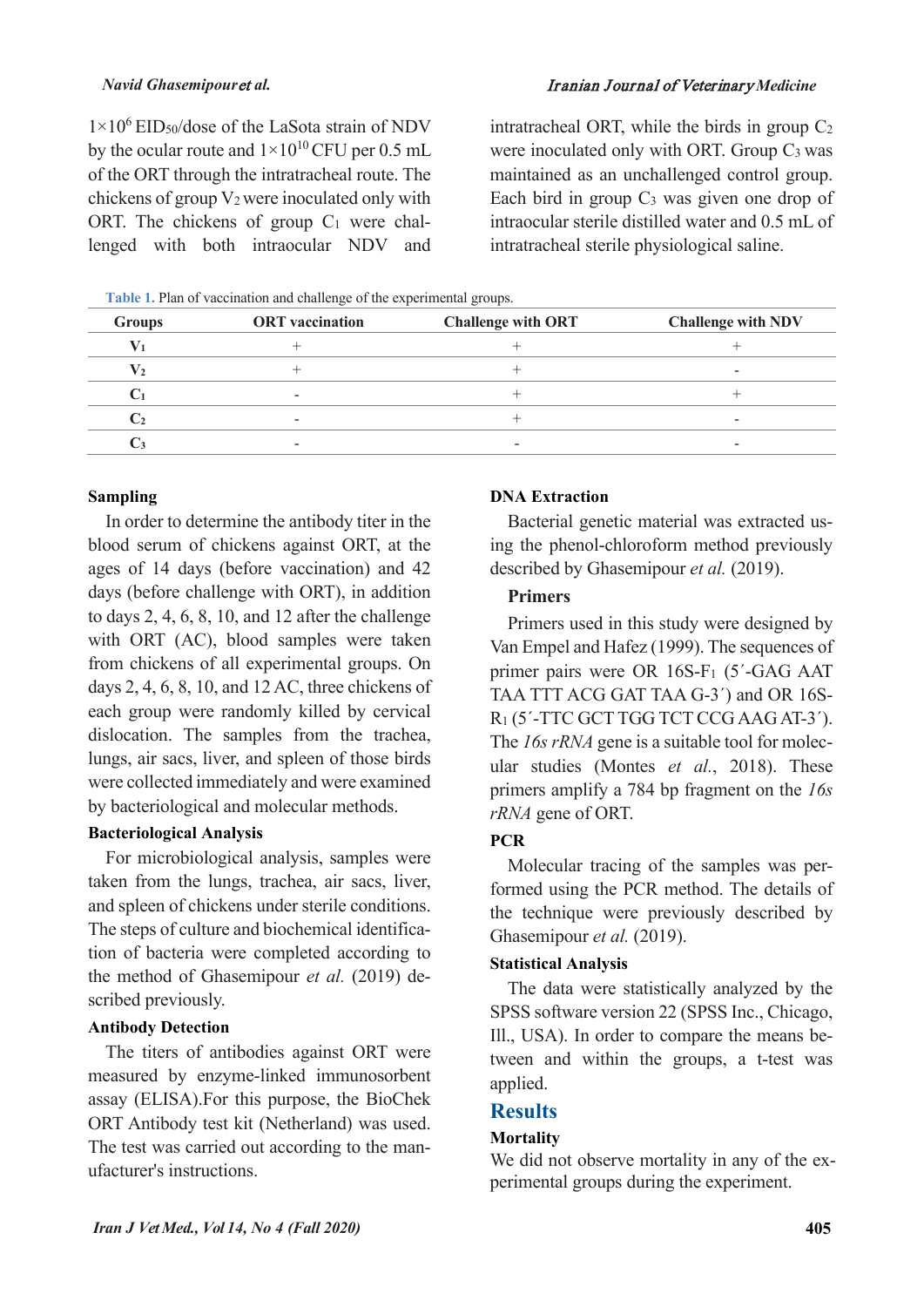#### **Serology**

The mean of ELISA ORT titer in different sections of the study is presented in [Table 2.](#page-3-0) Antibodies were not present in the blood of chickens in any of the experimental groups before vaccination. After vaccination, the titer of antibody in vaccinated groups was significantly higher than in unvaccinated groups. After challenging the chickens with ORT, the mean of antibodies in the blood of chickens in vaccinated groups augmented. However, the difference between the mean antibody titers before and after challenge with bacteria in vaccinated groups was not significant [\(Table 2\)](#page-3-0).

#### **Bacterial Identification**

The results of bacteriological isolation are presented in [Table 3.](#page-4-0) Bacteria were not isolated from the liver and spleen of any of the chickens in distinct experimental groups in post-challenge sampling. In vaccinated groups, the ORT was not recovered from the lungs, trachea or air sacs of the birds. However, in the unvaccinated groups challenged with ORT (C1 and C2), *O. rhinotracheale* was isolated from lungs, trachea, and air sacs. In group C1, ORT was isolated from the trachea and air sacs on the second and fourth days after the challenge, while it was isolated from lungs exclusively on the fourth day. In group  $C_2$ , the ORT was found in the lungs, trachea, and air sacs on the second day after challenge (AC).

#### **Molecular Detection**

To investigate the presence of bacteria after the challenge of chickens in different experimental groups, a PCR test was performed on samples taken from the trachea, lungs, air sacs, liver, and spleen of chickens. Finally, ORT was only detected by PCR in the samples collected from the lungs, trachea, and air sacs of birds on 2 DAC in  $V_1$ ,  $V_2$ , and  $C_2$  groups. In the  $C_1$ group, on days 2 and 4 after challenge with bacteria, ORT was detected in lungs, trachea, and air sacs samples [\(Table 3\)](#page-4-0).

<span id="page-3-0"></span>**Table 2.** Mean ORT Elisa titer in different phases of the experiment, comparison of mean ORT Elisa titer between groups after challenge, and comparisons of mean ORT Elisa titter before and after challenge within vaccinated groups.

| Groups         |                 | Mean titer in different phases of the<br>experiment |                 | Groups                         | <b>Comparison titer</b><br>between groups af-<br>ter challenge |       | <b>Groups</b> | <b>Comparisons titer be-</b><br>fore and after challenge<br>within vaccinated<br>groups |       |  |  |  |
|----------------|-----------------|-----------------------------------------------------|-----------------|--------------------------------|----------------------------------------------------------------|-------|---------------|-----------------------------------------------------------------------------------------|-------|--|--|--|
|                | <b>BV</b>       | <b>BC</b>                                           | AC              |                                | t value                                                        | sig   |               | t value                                                                                 | sig   |  |  |  |
| $V_1$          | $0.00 \pm 0.00$ | $12417\pm 1972$                                     | 14185±1568      | $V_1$ versus<br>V <sub>2</sub> | $-0.204$ <sup>ns</sup>                                         | 0.839 | $V_1$         | $-0.702$ <sup>ns</sup>                                                                  | 0.492 |  |  |  |
| V <sub>2</sub> | $0.00 \pm 0.00$ | 13350±1944                                          | 14637±1557      | $V_1$ versus<br>$C_1$          | $2.883***$                                                     | 0.009 | $V_2$         | $-0.517$ <sup>ns</sup>                                                                  | 0.611 |  |  |  |
| $C_1$          | $0.00 \pm 0.00$ | $0.00 \pm 0.00$                                     | 9753±370.4      | $V_1$ versus<br>$C_2$          | $2.750*$                                                       | 0.013 |               |                                                                                         |       |  |  |  |
| C <sub>2</sub> | $0.00 \pm 0.00$ | $0.00 \pm 0.00$                                     | 9482±449.9      | $V_2$ versus<br>$C_1$          | $3.181**$                                                      | 0.005 |               |                                                                                         |       |  |  |  |
| $C_3$          | $0.00 \pm 0.00$ | $0.00 \pm 0.00$                                     | $0.00 \pm 0.00$ | $V_2$ versus<br>C <sub>2</sub> | $3.051***$                                                     | 0.006 |               |                                                                                         |       |  |  |  |

BV: before vaccination; BC: before challenge; AC: after challenge.

Ns: not significant, \*: significant difference (*P*≤0.05), \*\*: significant difference (*P*≤0.01).

 $V_1$  (VAC +, ORT +, ND +), V<sub>2</sub> (VAC +, ORT +, ND -). C<sub>1</sub> (VAC -, ORT +, ND +), C<sub>2</sub> (VAC -, ORT +, ND -), C<sub>3</sub> (VAC -, ORT -, ND -)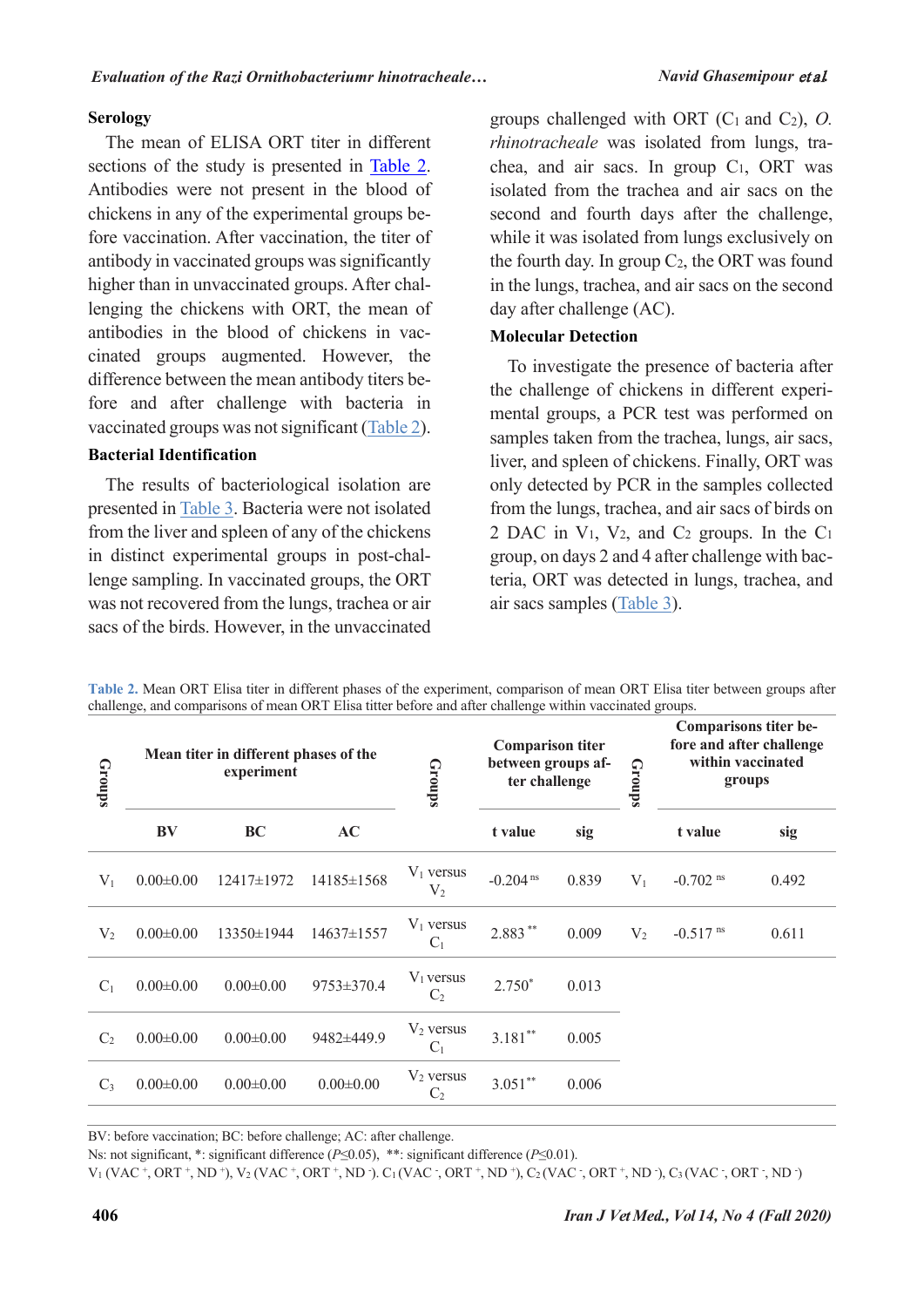|         | Days<br>(AC)                                                                                   | 2                        |                          |           |           |                          |        |                                                   | 4 |                          | 6      |        |                                                                                                 |  |  |  |  | 8 |  |  |  |             |                | 10 |                   | 12    |                   |  |  |       |
|---------|------------------------------------------------------------------------------------------------|--------------------------|--------------------------|-----------|-----------|--------------------------|--------|---------------------------------------------------|---|--------------------------|--------|--------|-------------------------------------------------------------------------------------------------|--|--|--|--|---|--|--|--|-------------|----------------|----|-------------------|-------|-------------------|--|--|-------|
|         | $\begin{array}{ccccccccc} \textbf{Groups} & & V_1 & & V_2 & & C_1 & & C_2 & & C_3 \end{array}$ |                          |                          |           |           |                          |        | $V_1 \qquad V_2 \qquad C_1 \qquad C_2 \qquad C_3$ |   |                          |        |        | $V_1 \quad V_2 \quad C_1 \quad C_2 \quad C_3 \quad V_1 \quad V_2 \quad C_1 \quad C_2 \quad C_3$ |  |  |  |  |   |  |  |  | $V_{\perp}$ | V <sub>2</sub> |    | $C_1$ $C_2$ $C_3$ | $V_i$ | $V_2$ $C_1$ $C_2$ |  |  | $C_3$ |
|         | Trachea                                                                                        |                          |                          |           |           |                          |        |                                                   |   |                          |        |        |                                                                                                 |  |  |  |  |   |  |  |  |             |                |    |                   |       |                   |  |  |       |
|         | Lungs                                                                                          | $\overline{\phantom{a}}$ | $\overline{\phantom{a}}$ |           |           | $\overline{\phantom{a}}$ | $\sim$ |                                                   |   |                          | $\sim$ | $\,$   |                                                                                                 |  |  |  |  |   |  |  |  |             |                |    |                   |       |                   |  |  |       |
| Culture | AirSacs                                                                                        | $\sim$                   | $\blacksquare$           |           |           | $\overline{\phantom{a}}$ | $\sim$ |                                                   |   | $\overline{\phantom{a}}$ | $\sim$ | $\sim$ |                                                                                                 |  |  |  |  |   |  |  |  |             |                |    |                   |       |                   |  |  |       |
|         | Liver                                                                                          | $\sim$                   |                          |           |           |                          |        |                                                   |   |                          |        |        |                                                                                                 |  |  |  |  |   |  |  |  |             |                |    |                   |       |                   |  |  |       |
|         | Spleen                                                                                         | $\sim$                   |                          |           |           |                          |        |                                                   |   |                          |        |        |                                                                                                 |  |  |  |  |   |  |  |  |             |                |    |                   |       |                   |  |  |       |
|         | Trachea                                                                                        | $+$                      | $\ddot{}$                |           |           |                          |        |                                                   |   |                          |        |        |                                                                                                 |  |  |  |  |   |  |  |  |             |                |    |                   |       |                   |  |  |       |
| pcg     | Lungs                                                                                          | $\ddot{}$                | $+$                      | $\ddot{}$ | $\div$    | $\sim$                   | $\sim$ |                                                   |   |                          | ÷      | $\sim$ | ۰                                                                                               |  |  |  |  |   |  |  |  | $\sim$      |                |    |                   |       |                   |  |  |       |
|         | AirSacs                                                                                        | $^{+}$                   | $^{+}$                   | $\ddot{}$ | $\ddot{}$ | $\overline{\phantom{a}}$ |        |                                                   |   |                          |        |        |                                                                                                 |  |  |  |  |   |  |  |  |             |                |    |                   |       |                   |  |  |       |
|         | Liver                                                                                          | $\overline{\phantom{a}}$ |                          |           |           |                          |        |                                                   |   |                          |        |        |                                                                                                 |  |  |  |  |   |  |  |  |             |                |    |                   |       |                   |  |  |       |
|         | Spleen                                                                                         | $\sim$                   |                          |           |           |                          |        |                                                   |   |                          |        |        |                                                                                                 |  |  |  |  |   |  |  |  |             |                |    |                   |       |                   |  |  |       |

<span id="page-4-0"></span>**Table 3.** Results of culture and PCR of the different organs after challenge.

AC: after challenge

 $V_1$  (VAC  $^+$ , ORT  $^+$ , ND  $^+$ ), V<sub>2</sub> (VAC $^+$ , ORT $^+$ , ND  $^-$ ), C<sub>1</sub> (VAC  $^-$ , ORT $^+$ , ND  $^+$ ), C<sub>2</sub> (VAC  $^+$ , ORT $^+$ , ND  $^-$ ), C<sub>3</sub> (VAC  $^-$ , ORT $^+$ , ND

### **Discussion**

Nowadays, ORT is considered a promising pathogen of poultry and a serious threat to control practices in the poultry industry (Churria *et al.*, 2012). In profitable poultry production, vaccination plays an important role in herd health. Commercial and experimental bacterins have been the most commonly used vaccines against ORT since 1998.This study demonstrated the efficacy of the first Iranian native inactivated ORT vaccine in layer chickens under a challenging system.

In the present challenge trial, contrary to the high rate of mortality reported by Pan *et al.* (2012), even in the unvaccinated groups that were challenged with ORT and ND, no mortality was observed in chickens. The mortality rate due to ORT is strongly related to the predisposing factors, the virulence of bacteria, and susceptibility of birds. Experimental infections in chickens have shown that the severity of the disease induced by ORT varies between strains (Chin *et al.*, 2013). A difference in pathogenicity between the strains of ORT has also been reported by Van Veen *et al.*(2000). Moreover, White Leghorn chickens used in this study were found to be less susceptible to ORT infection than broilers and turkeys (Van Veen *et al.,* 2000). Variety in mortality rate may be attributed to the high virulence of bacteria,

vaccination, inadequate breeding management conditions, including high bird density per unit area, poor ventilation, and the presence of other pathogens in farms exacerbating any disease that has been brought about. Nevertheless, it seems that the presence of infectious and noninfectious agents can act as an intensifier of ORT pathogenicity. Low bacterial pathogenicity, controlled breeding conditions, and low susceptibility of Leghorn chickens might be due to the lack of mortality in the present investigation.

No antibody titer was detected against ORT in the current study before vaccination in none of the experimental groups, before the challenge in unvaccinated birds, and the birds of the negative control group, which might be due to the use of SPF chickens and the breeding of birds in separate cages and separate rooms. After vaccination and after challenge, the titer of antibody against ORT in challenged vaccinated groups  $(V_1$  and V2) was significantly higher than challenged unvaccinated groups  $(C_1$  and  $C_2$ ).

The main reason for vaccinating poultry is to induce high levels of antibody to protect birds in the face of disease challenges. The results of the present study indicated the effective role of the vaccine in inducing antibody titers against ORT, which was consistent with the results of Schuijffel *et al.* (2006) and Erganis *et al.*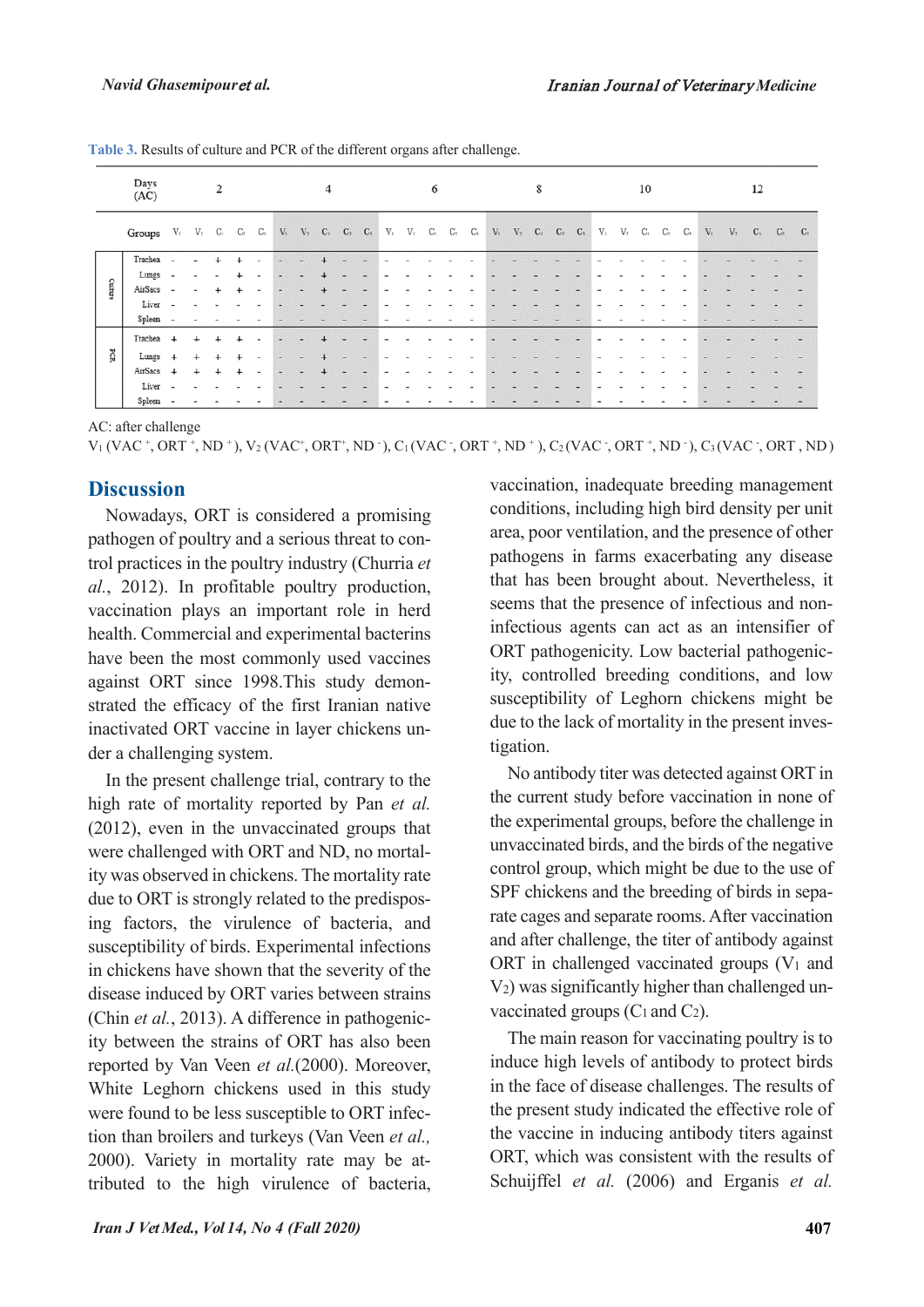(2010). Several researchers have developed and used bacterins for the control of ORT infection outbreaks in commercial poultry under experimental and recorded conditions (Schuijffel *et al.*, 2006; Erganis *et al.*, 2010). However, an important issue in using bacterial vaccines is that different bacterial serotypes may not have much antigenic similarity with each other leading to inadequate immunity after usage in birds. Serotype A of ORT is the most prevalent serotype in chickens (Chin *et al.*, 2013). Consequently, this serotype was chosen for the inactivated Razi ORT vaccine. This bacterial serotype was isolated from poultry farms with respiratory diseases in different provinces of Iran.

On days 2, 4, 6, 8, 10, and 12 AC, bacteriological and molecular detection were performed on the samples of lungs, air sacs, trachea, liver, and spleen. In none of the experiment groups, ORT was detected by culture and PCR from the liver and spleen, which may be related to the low pathogenicity of the bacterium. This was in agreement with the study by Hegazy *et al.* (2016) and Umali *et al.* (2017) who did not isolate ORT from the heart and liver. Researchers have shown that in natural and experimental infections, ORT has been isolated from the trachea and lungs of infected birds (De la Rosa *et al.*, 2018; Gavrilovic *et al.*, 2016; Hauck *et al.,* 2015). In the present investigation, ORT was isolated from respiratory organs in unvaccinated groups on 2 and 4 DAC, while in vaccinated birds ORT was not isolated even on 2 DAC. Lack of bacterial isolation after challenge in vaccinated groups could be attributed to the influential role of the Razi ORT vaccine in preventing infection. In unvaccinated chickens challenged with ORT and NDV, the bacteria were detected by culture and PCR on 2 and 4 DAC. However, in birds challenged exclusively with ORT, the bacteria were isolated on 2 DAC. The NDV appears to have caused a longer bacterial infection in the respiratory organs. Van Empel *et al.* (1999) demonstrated that ORT is isolated from the trachea and air sacs of poultry only until the second day after exposure to the bacterium. On the other hand, in birds that were first exposed to the virus and then to the bacterium, the bacterium was isolated from the lungs and air sacs of infected birds for up to ten days after a lung infection. Furthermore, the lack of bacterial isolation in the unvaccinated birds challenged with ORT and ND and unvaccinated birds challenged only with ORT on 6, 8, 10, and 12 DAC can be due to the low pathogenicity of the bacterium and the removal of the bacteria by the immune system of the birds. The bacteria were detected in the PCR of the samples of lungs, trachea, and air sacs on 2 DAC. The ORT can normally be isolated by culture only at an early stage of the infection and attempts to recover the organism at a later stage often fail (Chin *et al.,* 2013). The reason for the positive results of PCR on 2 DAC in vaccinated groups despite the negative result of culture could be the high sensitivity of specific primers in the identification of bacterial genetic material. According to the serologic, microbiological, and molecular results presented in this study, the Razi ORT vaccine can effectively protect chickens against infection with serotype A of the bacterium.

# **Acknowledgments**

The authors would like to thank Razi Vaccine & Serum Research Institute of Karaj, Agricultural Research, Education and Extension Organization (AREEO), for providing facilities and financial support. The investigators would like to thank Dr. Abas Nouri for his assistance in vaccination, collecting the samples and cooperation in the laboratory work.

# **Conflict of Interest**

The authors declared no conflict of interest.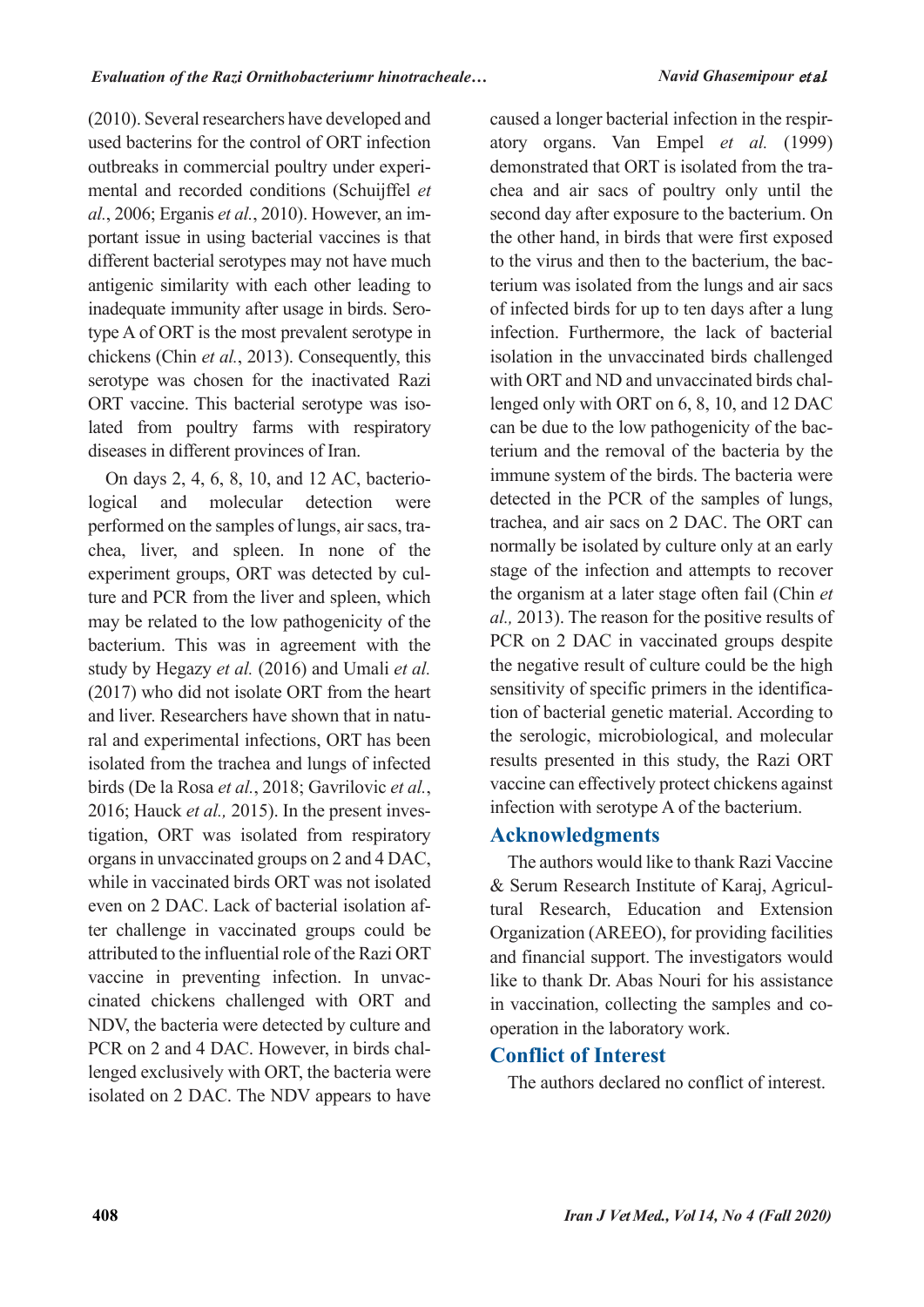# **References**

- Chin, R.P.; van Empel, P. C. M., and Hafez, H. M. (2013). *Infection. in Ed swayne. D. E. diseases of poultry*, 13<sup>th</sup> Ed. (pp. 828-834) Oxford: Blackwell Publishing Ltd.
- Churria, C. D. G., Machuca, M. A., & Petruccelli, M. A. (2012). Ornithobacterium rhinotracheale infection in poultry: an updated review. Int J Mol Zoo, 2.
- De la Rosa-Ramos, M. A., Muñoz-Solís, K., Palma-Zepeda, M., Gutierrez-Castillo, A. C., López Villegas, E. O., Guerra-Infante, F. M., & Castro-Escarpulli, G. (2018). Adherence of *Ornithobacterium rhinotracheale* to chicken embryo lung cells as a pathogenic mechanism. *Avian Pathol*, 47(2), 172-178. [DOI:10.1080/03079457.2017.1390208] [PMID]
- Ellakany, H. F., Elbestawy, A. R., Abd-Elhamid, H. S., Gado, A. R., Nassar, A. A., Abdel-Latif, M. A., ... & Ba-Awadh, H. A. (2018). Effect of experimental *Ornithobacterium rhinotracheale* infection along with live infectious bronchitis vaccination in broiler chickens. *Poult Sci*, 98(1), 105-111. [DOI:10.3382/ps/pey324] [PMID] [PMCID]
- Erganis, O., Hadimli, H. H., Kav, K., Sayin, Z., & Aras, Z. (2010). Production and development of vaccines for *Ornithobacterium rhinotracheale* infection in turkeys. *Eur J Vet Sci*, 26(2), 101-107.
- Gavrilović, P., Gavrilović, A., Vidanović, D., Parunović, J., &Jovanović, M. (2016). Comparative pathomorphological, bacteriological and serological examination of broiler breeders and pheasants experimentally infected with *Ornithobacterium rhinotracheale*. *Avian Pathol*, 45(5), 513-519. [DOI:10.1080/03079457.2016.1168514] [PMID]
- Ghasemipour, N., Goudarzi, H., Banani, M., &Asasi, K. (2019). Comparison of the first Iranian native *Ornithobacterium rhinotracheale* vaccine with conventional vaccine: A challenge study. *Vet World*, 13(4), 655. [DOI:10.14202/vetworld.2020.655-660] [PMID] [PMCID]
- Hauck, R., Chin, R. P., & Shivaprasad, H. L. (2015). Retrospective study on the isolation of *Ornithobacterium rhinotracheale* from chickens and turkeys in central California: 294 cases (2000-12). *Avian Dis*, 59(1), 130-137. [DOI:10.1637/10935-091114-RegR] [PMID]
- Hegazy, A. M., Hassanin, O., &Ismaeil, G. F. (2016). An experimental co-infection of broilers with local isolates of *Ornithobacterium rhinotracheale* and *Escherichia coli*. *Zag Vet J*, 43(3). [DOI:10.21608/zvjz.2015.28445]
- Mayahi, M., Gharibi, D., Ghadimipour, R., & Talazadeh, F. (2016). Isolation, identification and antimicrobial sensitivity of *Ornithobacterium rhinotracheale* in broilers chicken flocks of Khuzestan, Iran. Vet Res Forum (Vol. 7, No. 4, p. 341). Faculty of Veterinary Medicine, Uremia University, Uremia, Iran.
- Pan, Q., Liu, A., & He, C. (2012). Co-infection of *Ornithobacterium rhinotracheale* with *Streptococcus zooepidemicus* in chickens. *Avian Dis*, 56(4), 680-684. [DOI:10.1637/10109-030112- Reg.1] [PMID]
- Schuijffel, D. F., Van Empel, P. C. M., Segers, R. P. A. M., Van Putten, J. P. M., & Nuijten, P. J. M. (2006). Vaccine potential of recombinant *Ornithobacterium rhinotracheale* antigens. *Vaccine*, *24*(11), 1858-1867.. [DOI:10.1016/j.vaccine.2005.10.031] [PMID]
- Sprenger, S. J., Halvorson, D. A., Shaw, D. P., & Nagaraja, K. V. (2000). *Ornithobacterium rhinotracheale* infection in turkeys: immunoprophylaxis studies. *Avian Dis*, 549- 555. [DOI:10.2307/1593094] [PMID]
- Thieme, S., Mühldorfer, K., Lüschow, D., & Hafez, H. M. (2016). Molecular characterization of the recently emerged poultry pathogen *Ornithobacterium rhinotracheale* by multilocus sequence typing. *PloS one*, 11(2), e0148158. [DOI:10.1371/journal.pone.0148158] [PMID] [PMCID]
- Umali, D. V., Shirota, K., Sasai, K., & Katoh, H. (2017). Characterization of *Ornithobacterium rhinotracheale* from commercial layer chickens in eastern Japan. *Poult Sci*, 97(1), 24-29. [DOI:10.3382/ps/pex254] [PMID]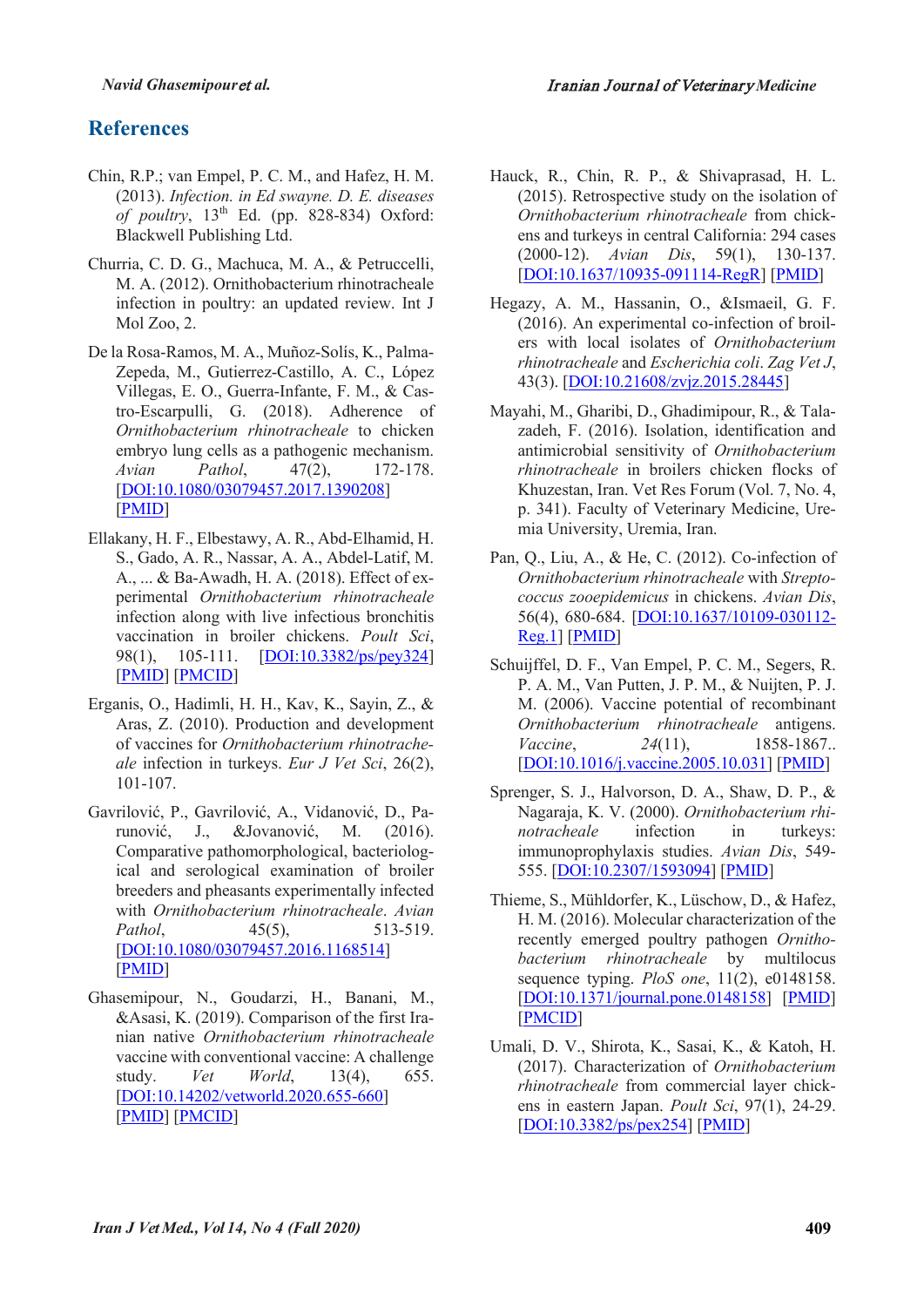- Van Empel, P., Vrijenhoek, M., Goovaerts, D., & van den Bosch, H. (1999). Immunohistochemical and serological investigation of experimental *Ornithobacterium rhinotracheale* infection in chickens. *Avian Pathol*, 28(2), 187- 193. [DOI:10.1080/03079459994911] [PMID]
- Van Veen, L., Van Empel, P., & Fabri, T. (2000). *Ornithobacterium rhinotracheale*, a primary pathogen in broilers. *Avian Dis*, 896-900.

[DOI:10.2307/1593063] [PMID]

Watteyn, A., Devreese, M., Plessers, E., Wyns, H., Garmyn, A., Reddy, V. R., ...& Croubels, S. (2016). Efficacy of gamithromycin against *Ornithobacterium rhinotracheale* in turkey poults pre-infected with avian metapneumovirus. *Avian Pathol*, 45(5), 545-551. [DOI:10.1080/03079457.2016.1183764] [PMID]